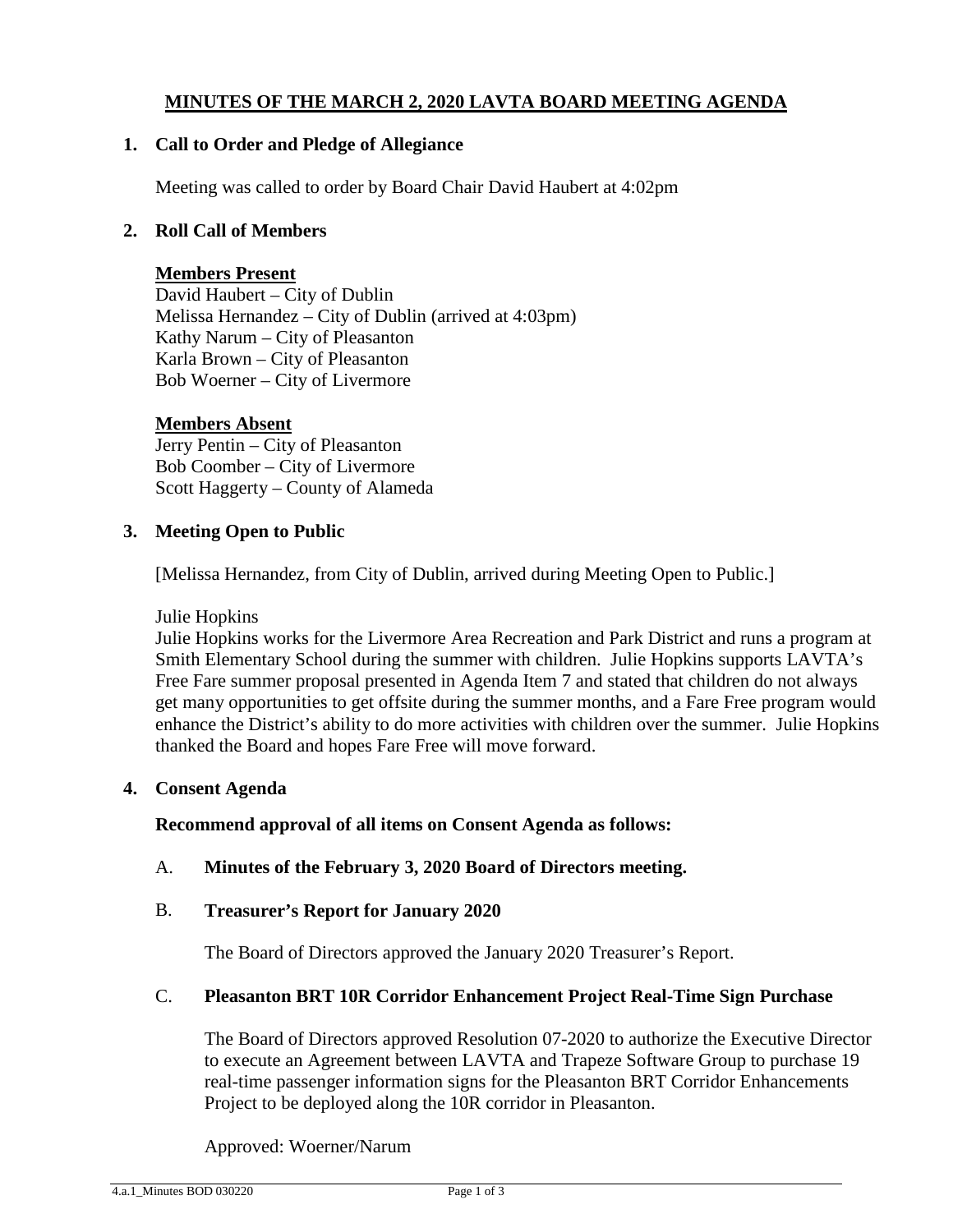Aye: Narum, Woerner, Brown, Haubert, Hernandez No: None Abstain: None Absent: Pentin, Coomber, Haggerty

## **5. Alternate Appointment of LAVTA Board Member to Innovate 680**

The Board of Director appointed Melissa Hernandez to become the alternate for the Innovate 680 Policy Advisory Committee.

Approved: Haubert/Narum Aye: Narum, Woerner, Brown, Haubert, Hernandez No: None Abstain: None Absent: Pentin, Coomber, Haggerty

## **6. Reclassification of Manager of Customer Service and Contract Oversight to Director of Operations and Innovation**

Executive Director Michael Tree informed the Board of Directors that LAVTA's Manager of Customer Service and Contract Oversight resigned and will now be working at SamTrans. It was noted that this is an important position that oversees the fixed route and paratransit contracts, the shared autonomous vehicle contract, the TNC contracts, and the customer service and IT teams. LAVTA felt that enhancing the title to Director of Operations and Innovation would receive a better applicant pool with more experience. LAVTA is proposing a reclassification and job title change. The salary band would be about a \$2,000 difference and LAVTA is able to handle the increase within our current budget without amending the budget.

The item was discussed by the Committee Members and staff. Alternate Director Kathy Narum requested an adjustment to the position description "Specific Duties and Responsibilities" Innovation section from 20% to 25% and lower the Customer Service section from 20% to 15%. Vice Chair Bob Woerner stated he is in favor of the changes and requested LAVTA to track the employee's value.

The Board of Directors approved reclassification and job title change of Manager of Customer Service and Contract Oversight to Director of Operations and Innovation.

Approved: Brown/Woerner Aye: Narum, Woerner, Brown, Haubert, Hernandez No: None Abstain: None Absent: Pentin, Coomber, Haggerty

#### **7. Executive Director's Report**

Executive Director Michael Tree informed that the fixed route ridership is increasing and in February was estimated to be about 15%, but it was actually 18.2% over the previous year. Weekend ridership is also increasing and that is probably a reflection of Las Positas students and high school students utilizing the service more. Executive Director Michael Tree noted that staff is continuing work on fare free for Summer 2020. The Projects and Services Committee